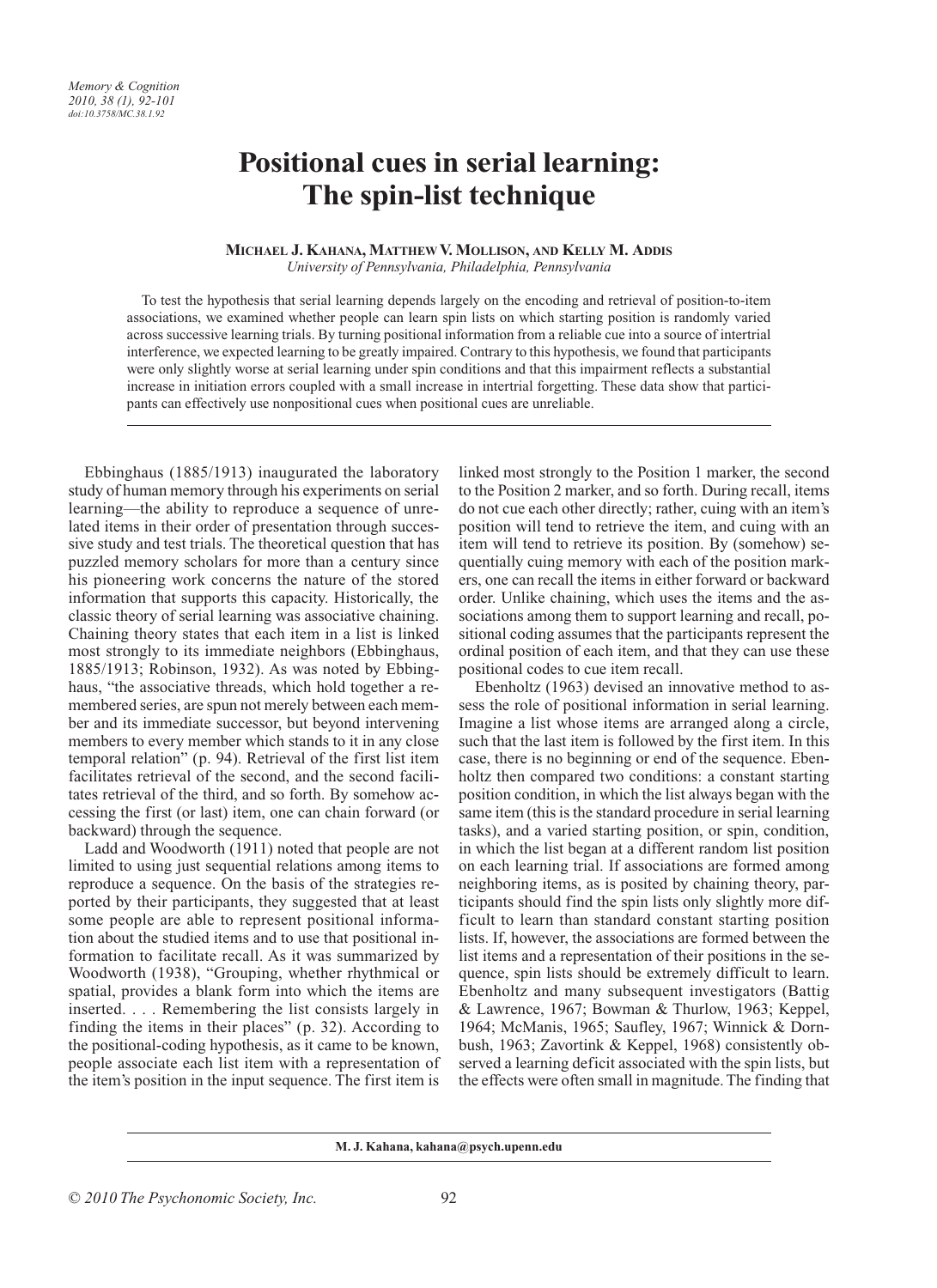spin lists are harder to learn has been observed for both study–test and anticipation learning methods (although the effect is larger under the study–test method; Battig & Lawrence, 1967). Not surprisingly, the effect is reduced when the participants are informed of the circular nature of the lists (Winnick & Dornbush, 1963). Overall, these findings have been taken as supporting some role for positional coding in serial learning.

Given the fundamental nature of serial-order memory in human experience, it is not surprising that researchers have recently re-embraced the study of serial-order memory, developing computational models to account for the many lawful phenomena documented in the experimental literature (see Lewandowsky & Farrell, 2008, for a review). Whereas earlier computational models had assumed a central role for chaining (Lewandowsky & Murdock, 1989), more recent accounts have largely rejected the possibility that chaining plays an important role in serial-order memory (e.g., Botvinick & Plaut, 2006; Farrell & Lewandowsky, 2002; Henson, Norris, Page, & Baddeley, 1996). The recent demise of chaining accounts has been largely a consequence of findings obtained when similar or identical items occur in serial lists. In the former case, Ranschburg (1902) showed that lists with repeated items are harder to learn, but this deficit is not due to the associative interference predicted by chaining theory (Crowder, 1968; Crowder & Melton, 1965). Rather, participants appear to have trouble correctly recalling the second of two repeated items, without exhibiting any failure at recalling the items following the repeated items, as would be predicted on the basis of chaining (e.g., Kahana & Jacobs, 2000).

Baddeley (1968) examined serial recall of alternatingsimilarity lists; that is, the even (or odd) items were phonologically similar to one another, with the remaining items being phonologically dissimilar. For example, the alternating-similarity lists might be composed of the consonants TJBMVQD or QDMVYTJ. As a control condition, participants also studied lists consisting of phonologically dissimilar items such as HJMRYQV. Chaining theory predicts that recall of the confusable item T in the list TJBMVQD should lead to a competition among the nonconfusable items J, M, and Q, thus leading to transposition errors in recall. The logic here is the same as in the studies of the Ranschburg (1902) effect, where one expects to see errors following the repeated items. In contrast, recall of the nonconfusable item J should provide an unambiguous cue for B, although even in that case, one would expect some competition in the retrieval process, because a noisy retrieved representation of B may lead to recall of the confusable item V or D. Contrary to chaining theory, Baddeley found impaired recall only for the confusable items; recall of the nonconfusable items was unaffected by the presence of confusable items in the list. These findings were replicated in a more thorough analysis of the phenomenon reported by Henson et al. (1996).

If one accepts at face value the strong claim that chained associations are not operative in serial recall, and if one further accepts the view that most of serial learning reflects the storage and retrieval of position-to-item asso-

ciations, one must wonder how people could ever learn a sequence of items when the starting position varies randomly from trial to trial, as in Ebenholtz's (1963) spinlist paradigm. Unless the participants master such lists on their first study trial, it is hard to imagine how they could be learned.

In the present study, we first sought to replicate and extend these classic spin-list studies, using modern methods that address a number of limitations of the earlier work (see the Method section). We also sought to go beyond the standard analyses of learning curves and serial position effects by analyzing the dynamics of serial recall. Specifically, we separately measured the contributions of successful initiation and successful transition to overall recall, and we decomposed the learning curve by separately looking at gains and losses of item and order information across successive study–test trials.

Comparing recall performance on spin lists with performance on control lists indicates the degree to which nonpositional cues contribute to serial learning. Three cases can be distinguished. If positional cues do not play any role in serial learning under these experimental conditions, participants should be minimally impaired in learning spin lists, and the locus of the impairment should rest primarily in the greater difficulty in correctly initiating recall under spin-list conditions (because of the interference in starting position across successive study–test trials). If, however, serial learning relies solely on positionto-item associations, and if recall of an item does not lead to recovery of its positional information, the participants should simply be unable to learn spin lists. Finally, if both associative and positional cues contribute to serial learning, one would expect to find that the participants are moderately impaired in learning spin lists and that the locus of the impairment should extend beyond recall initiation. Specifically, to the degree that consistent positional information contributes to learning, one would expect to see greater intertrial forgetting as these positional cues are put into conflict across successive spin-list trials.

# **Method**

#### **Participants**

Forty-two native English speakers at Brandeis University participated for payment. Four additional participants were excluded, because they failed to learn any lists to criterion in at least one condition within the predetermined maximum number of trials (see below).

#### **Design and Procedure**

Over the course of the experiment, the participants were asked to learn 27 word lists until they could recite each list without error. The lists consisted of 7, 13, or 19 words selected randomly and without replacement from the noun subset of the Toronto Word Pool (Friendly, Franklin, Hoffman, & Rubin, 1982). We manipulated list length to address the continuity between previous work on immediate serial recall and serial learning. In the immediate serial recall literature, most studies use short lists of *∼*7 items, whereas in the literature on serial learning, most researchers have tended to investigate memory for longer lists, on the order of *∼*19 items. If people are better able to use positional information in recalling short lists, one might expect to find a greater effect of the spin manipulation on shorter lists.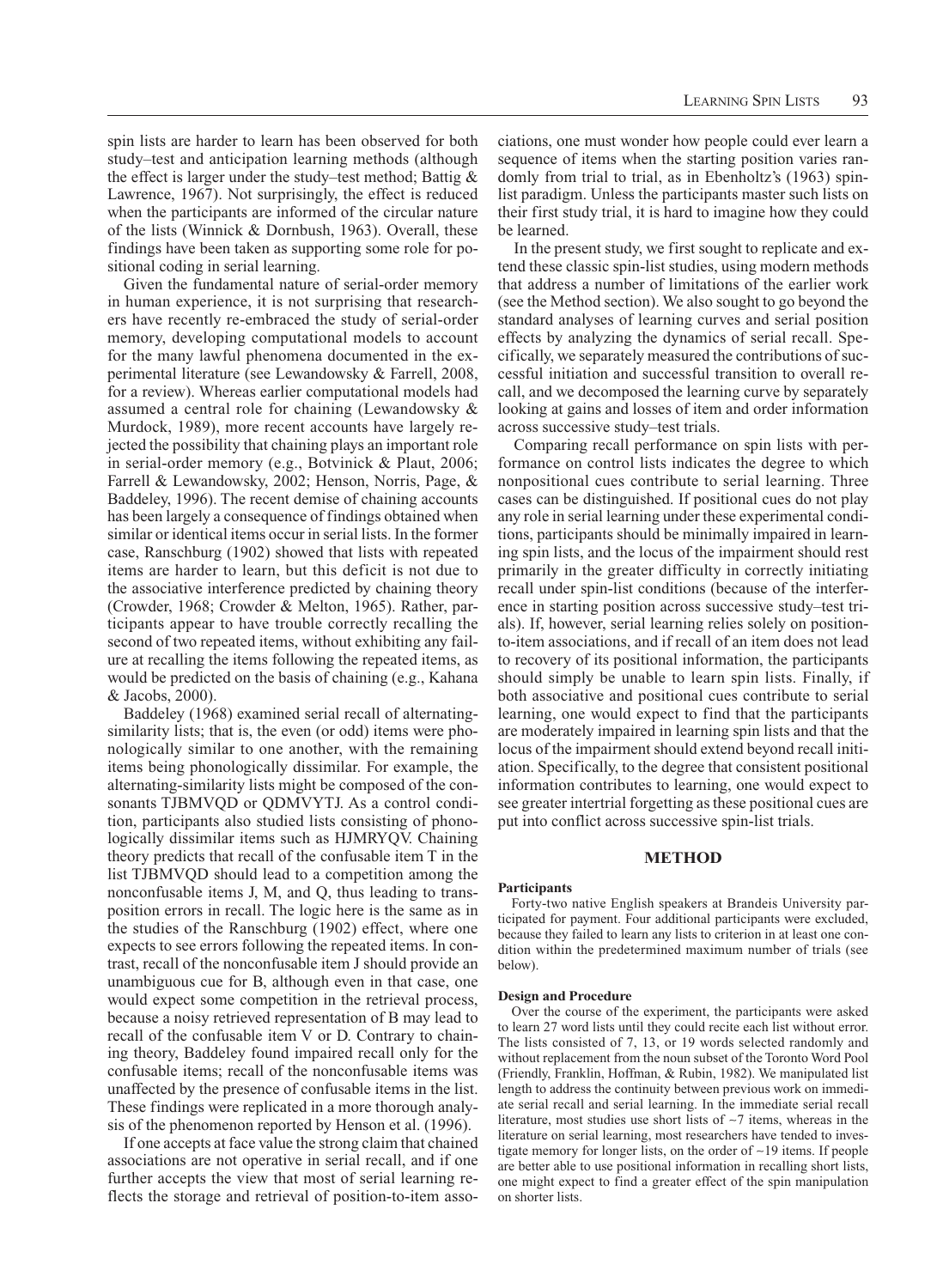Each list was learned using the procedure of alternating study and test trials, under either constant or varied (i.e., spin) starting position conditions. Thus, the experiment had a  $3 \times 2$  within-subjects design, with three list lengths (7, 13, and 19) and two starting position conditions (constant and spin).

In the constant starting position condition, the participants studied lists in the usual manner of multitrial serial recall. The presentation of the list on each study trial was kept in the same order and began with the same word. The participants were asked to recall the list in the presented order. In the spin condition, the order of the list items was again kept constant. Each study trial, however, began with a randomly selected item in the list and continued in order from that item, wrapping around through all the items in the list (see Table 1 for example study–test trials). No item was used on more than one study–test trial to begin the list. The participants were asked to recall the list in the order presented on the most recent study trial.

The participants were tested in four separate sessions. An initial half-hour session was included as practice to avoid differences in learning-to-learn effects for the two conditions (Dallett, 1963) and was excluded from analysis. The practice session consisted of three lists for each starting position condition, one of each list length. The participants were informed of the list structure and starting position manipulation. Each of the three subsequent test sessions consisted of nine lists from one of the two starting position conditions—three lists of each of the three lengths (7, 13, and 19) in random order. The order of the spin and control conditions alternated across sessions and was counterbalanced across participants.

During study, words were presented aurally at a rate of 1 word/ sec. (Each word in the pool was prerecorded by a female speaker with clear diction. Digital recordings may be obtained at memory .psych.upenn.edu.) At test, the participants were instructed to vocally recall as much of the list as they could in the order presented on the current trial without backtracking and to try to start at the beginning of the (just-presented) list. The beginning of the test phase was signaled with a row of three asterisks appearing on the screen and a 300-msec tone. Responses were recorded using a microphone for subsequent scoring of both accuracy and reaction times (RTs; due to space limitations, RT data are not reported here, but the full set of trial-by-trial data can be obtained at memory.psych.upenn .edu). The participants were given up to 1 min to recall as many words from the list as possible, and they indicated their completion of recall for the current trial by saying "done." Study–test trials were continued until the participants recalled the entire list in the correct order, or until a predetermined maximum number of trials was reached (for list length 7, 7 trials; for list length 13, 13 trials; and for list length 19, 16 trials). Lists not reaching the criterion within the allotted trials were excluded from analysis; 15.9% of the spin lists and 11.8% of the control lists were not learned within the allotted number of trials. The experimenter remained present throughout all of the sessions to determine when the lists were recalled perfectly and to advance the participants to the next list.

As compared with previous studies using the spin-list technique, the present study included a number of important methodological refinements. First, the use of nonsense syllables, as was done in most early studies, adds a considerable layer of complexity, because response learning (i.e., learning the syllables themselves rather than their order) is a key determinant of performance. We used common nouns as to-be-learned items. Second, in virtually all prior studies (an exception being Battig & Lawrence, 1967), the anticipation procedure was used. In contrast to this method, which defines the cue as the preceding item and combines learning and retrieval in a single experimental phase, our study (along with most modern studies of serial recall) uses the study–test method. In this method, study and test trials alternate, and during test trials, the participants may recall the list ad lib. Third, unlike in all previous spin-list studies, our participants were asked to recall the list vocally. This provides a more natural mode of response and avoids strategies that involve reviewing or editing previously written responses.

### **Results**

Aggregate measures of recall performance showed that the participants learned control lists more quickly than spin lists. Figure 1 shows that, with a strict positional scoring method, the mean number of trials to criterion (TTC) increased with list length  $[F(2,82) = 213.39, MS_e = 2.05,$  $p < .001$ ] and was reliably higher in the spin than in the control condition  $[F(1,41) = 75.76, MS_e = 1.28, p <$ .001]. The advantage of the control over the spin condition increased with list length, as is seen in a significant interaction between these two factors  $[F(2,82) = 14.16, MS_e =$ 1.17,  $p < .001$ . Given the literature on the importance of positional coding in immediate serial recall of short lists (see Lewandowsky & Farrell, 2008, for a review), we had expected to find the opposite result, with spin lists causing greater difficulty in the learning of shorter lists.

In the analyses that follow, we departed from the strict positional scoring method that is common in studies of immediate serial recall. Instead, we adopted a relative order scoring method in which an item was considered to be correctly recalled if it came from the serial position immediately following that of the just-recalled item. That is, if the participants studied the list ABCDEFG and recalled the sequence ABCFG, the items B, C, and G would be considered correct. The first response is a special case, and one that we consider in detail in a subsequent analysis.

**Table 1 Example Study and Test Trials for the Control Condition and the Spin Condition for a Hypothetical Trial With a List Length of 7**

| Control                                                              |                   |                                                                      |                                      |                                                                      |                                                                      | Spin                                                                 |                   |                                                                      |                                      |                                                                      |                                                                      |
|----------------------------------------------------------------------|-------------------|----------------------------------------------------------------------|--------------------------------------|----------------------------------------------------------------------|----------------------------------------------------------------------|----------------------------------------------------------------------|-------------------|----------------------------------------------------------------------|--------------------------------------|----------------------------------------------------------------------|----------------------------------------------------------------------|
| Trial 1                                                              |                   | Trial 2                                                              |                                      | Trial 3                                                              |                                                                      | Trial 1                                                              |                   | Trial 2                                                              |                                      | Trial 3                                                              |                                                                      |
| Study                                                                | Test              | Study                                                                | Test                                 | Study                                                                | Test                                                                 | Study                                                                | Test              | Study                                                                | Test                                 | Study                                                                | Test                                                                 |
| absence<br>hollow<br>pupil<br>ribbon<br>darling<br>railway<br>window | absence<br>hollow | absence<br>hollow<br>pupil<br>ribbon<br>darling<br>railway<br>window | absence<br>hollow<br>pupil<br>window | absence<br>hollow<br>pupil<br>ribbon<br>darling<br>railway<br>window | absence<br>hollow<br>pupil<br>ribbon<br>darling<br>railway<br>window | absence<br>hollow<br>pupil<br>ribbon<br>darling<br>railway<br>window | absence<br>hollow | pupil<br>ribbon<br>darling<br>railway<br>window<br>absence<br>hollow | pupil<br>ribbon<br>absence<br>hollow | window<br>absence<br>hollow<br>pupil<br>ribbon<br>darling<br>railway | window<br>absence<br>hollow<br>pupil<br>ribbon<br>darling<br>railway |

Note—The Study columns show the presented words, and the Test columns show the participant's responses.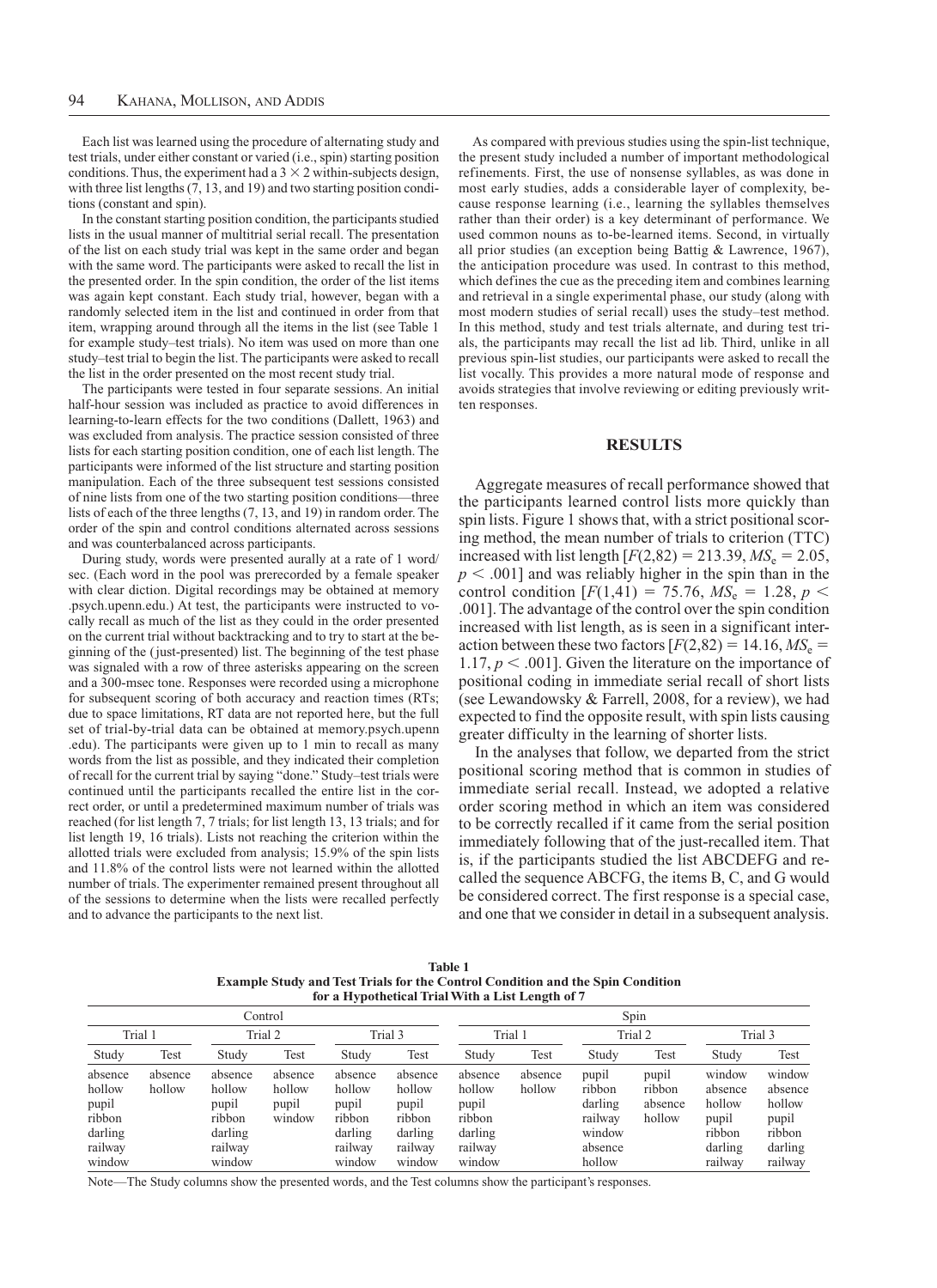

**Figure 1. Distributions of study–test trials to reach a criterion of one perfect recitation. The three upper panels illustrate trials to criterion for short, medium, and long lists in the constant starting position (control) condition; the three lower panels represent data from the spin conditions. The solid vertical line in each panel indicates the estimated mean of the distribution; the dashed vertical lines indicate 95% confidence intervals around the mean. Distributions were calculated across both lists and participants using strict positional scoring.**

Except where noted, we excluded the first response from our analyses of serial learning.1

Whereas strict positional scoring is appropriate for serial recall of short lists and when participants can easily indicate that they have skipped a response, with longer lists and vocal recall, positional scoring places later list items at an extreme disadvantage. For example, if a participant skipped a mid-list item and continued to correctly recall the remainder of the list, all of those subsequent recalls would be considered incorrect.

Going beyond measures of TTC, one can also observe the increased difficulty of spin lists across individual

study–test trials. With the exception of the first trial, where one would not expect to see a difference between recall for spin and control lists because no change in starting position has yet occurred, most later trials exhibit significantly higher recall in the control condition. This is shown in Figure 2, in which the learning curves across the two starting position conditions for short, medium, and long lists using the relative order scoring method described above are compared. The asterisks in this figure indicate trials on which the control condition yielded significantly higher recall, as was assessed by a paired-sample *t* test  $(p < .05)$ .



**Figure 2. Learning curves for successive study–test trials. The three panels display the average number of items recalled on each test trial for short, medium, and long lists. Lists in the control condition are shown by the solid line, and spin lists are shown by the dashed**  line. An asterisk (\*) indicates a significant difference ( $p < .05$ ) between the control and spin **conditions for that trial number.**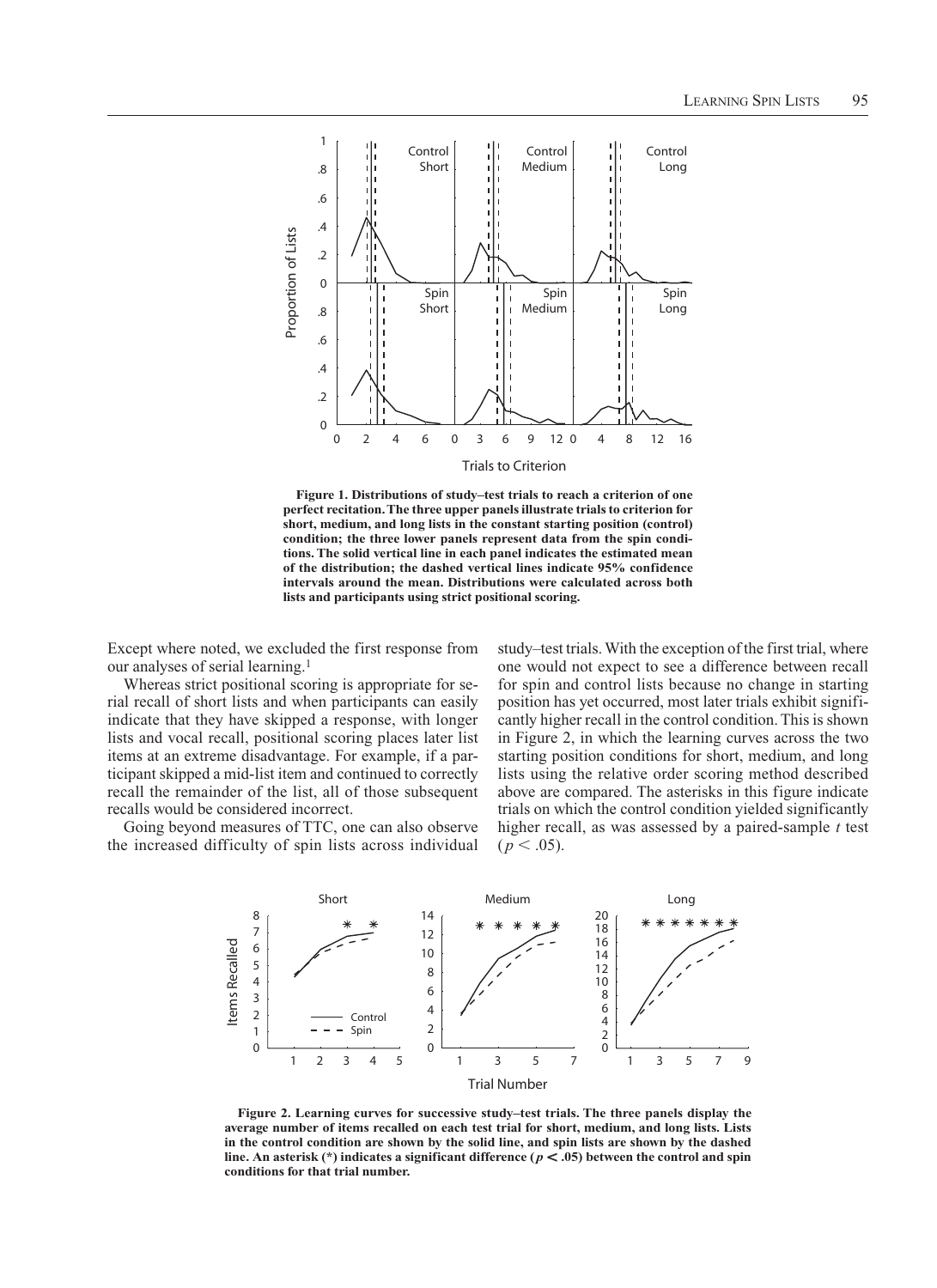

**Figure 3. Serial position curves for Trials 1–3 for medium and long lists. The upper panels show data from the control conditions, and the lower panels show lists in the spin conditions.**

We next compared serial position curves across successive study–test trials for spin and control lists. In this analysis of spin-list data, serial position was defined relative to the starting point of the preceding study trial, so that the starting point was always Serial Position 1. Given the high levels of recall and rapid learning of our short (list length 7) lists, we focus here and in subsequent analyses on the medium (list length 13) and long (list length 19) list conditions (contrary to our expectations, we found longer lists to exhibit the largest differences between the two conditions).

Figure 3 shows serial position curves for Trials 1–3 for each experimental condition. As was expected, we observed greater primacy than recency, and across successive study–test trials, the overall level of recall rose, with the greatest gains accruing at the middle serial positions (e.g., Ward, 1937). For each list length, we conducted a three-way repeated measures ANOVA with starting position condition, trial number  $(1-3)$ , and serial position as factors. All main effects and interactions were reliable (all  $F_s > 3.0$ , all  $ps < .01$ ). The interaction of starting position condition and trial suggests that differences in learning over study–test trials exist between the two starting position conditions. To further investigate this interaction, we examined the simple effects of starting position condition for Trials 1–3 by performing a two-way repeated measures ANOVA with starting position condition and serial position as factors. As was expected, we did not observe any significant differences between spin and control lists on Trial 1 [list length 13,  $F(1,41) = 2.59$ ,  $p = .12$ ; list length 19,  $F(1,41) = 2.01$ ,  $p = .16$ ]. However, as soon as the starting position changed on Trial 2, the serial posi-

tion curve for the spin condition was significantly lower than that of the control condition [all  $Fs(1,41) > 6.5$ , all  $p s < .05$ ].<sup>2</sup>

Although maintaining a fixed starting position across trials facilitated learning, the massive intertrial interference among positional cues in the spin condition did not prove catastrophic for the learning process. To help further understand why people have difficulty learning spin lists, we turn to an analysis of the dynamics of recall.

Our first question concerned the degree to which the participants committed recall initiation errors. In the spinlist condition, the participants were tasked with remembering the starting point of the most recent list presentation and initiating recall with that item. As such, they were very likely to suffer interference from starting positions learned on prior trials of the same list, especially on the immediately preceding trial. In the control condition, the reinforcement of the starting position on each trial should lead to a reduction in initiation errors over trials, whereas in the spin condition, the overall benefit of repetition may be offset by the large effect of interference among starting positions.

Figure 4 shows the probability of initiating recall with a list item other than the first list item. A three-way repeated measures ANOVA revealed that recall initiation errors were more likely in the spin condition  $[F(1,41) = 34.68]$ ,  $MS_e = 0.059, p < .001$ ] and for the longer lists  $[F(1,41) =$ 4.76,  $MS_e = 0.030, p < .05$ ] and that the change in initiation errors with learning differed between spin and control lists  $[F(2,82) = 6.58, MS_e = 0.042, p < .01]$ . Initiation errors decreased from Trial 1 to Trial 3 in the control condition  $[F(2,82) = 11.09, MS_e = 0.024, p < .001]$  but did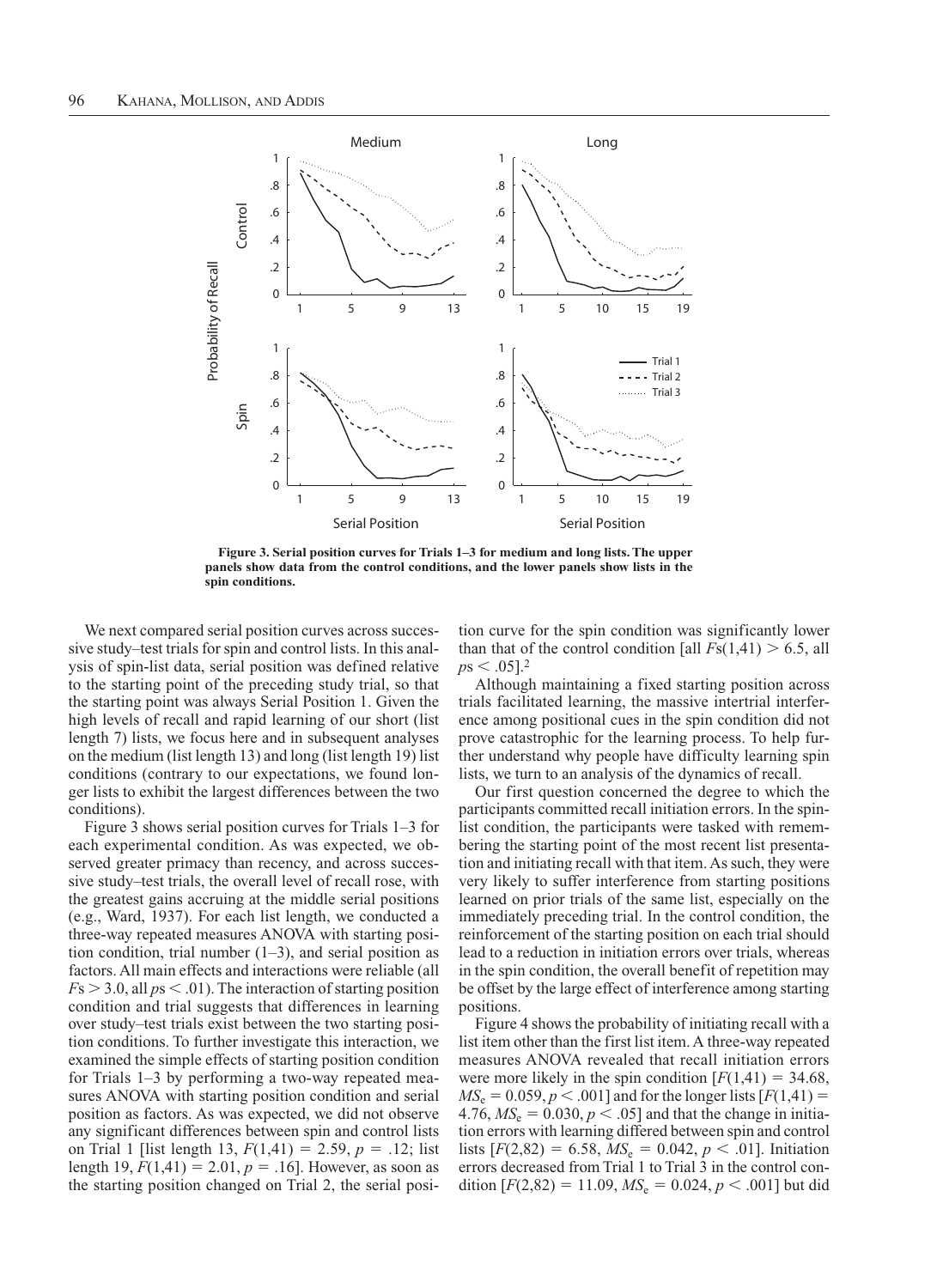

**Figure 4. Probability of initiating recall with a list item other than the first list item for the first three study–test trials. Solid lines indicate data from the control conditions, and dashed lines indicate data from the spin conditions; open and filled circles indicate medium- and long-list data, respectively.**

not significantly change across trials in the spin condition  $[F(2,82) = 1.35, MS<sub>e</sub> = 0.086, p = .265]$  (as was assessed by separate two-way ANOVAs). If the starting position on Trial 1 is a significant source of proactive interference on Trial 2 (in the spin-list condition), one would expect that many of the initiation errors observed on Trial 2 represent cases in which the participants initiated recall with the first item presented on Trial 1. Consistent with this hypothesis, we found that among the 71 Trial 2 initiation errors, 18 were from the first serial position on Trial 1, 9 were from the second serial position, and an average of 2.6 were from each of the remaining serial positions (the remaining 5 errors were extralist intrusions).

The previous analysis shows that whereas recall initiation errors drop precipitously across study–test trials for control lists, they remain elevated throughout learning trials for spin lists. We next asked whether changes in starting position across trials (in the spin condition) also affect people's ability to learn the relative order of the list items. To measure this, we examined gains and losses on each trial. Gains were defined as items recalled in the correct relative order on trial *x* that were either not recalled or recalled out of order on trial  $x-1$ . Losses were defined as items that were recalled in the correct relative order on trial  $x-1$  but were subsequently not recalled or recalled out of order on trial *x*. We restricted our analysis to the transitions from Trial 1 to Trial 2 and from Trial 2 to Trial 3, averaging gains and losses over these two pairs of successive trials.

Figure 5 shows the average number of gains and losses in the control and spin conditions for medium and long lists. As was expected, gains exceeded losses in all conditions. Our critical question, however, was whether there was a significant difference in the rates of gains and losses be-

tween the two starting position conditions. To assess this, we first computed ANOVAs on the rates of gains and losses as a function of list length and starting position condition.

There was no difference in the rate of gains across trials between the spin condition and the control condition  $[F(1,41)$  < 1]. The rate of gains, however, was greater for longer than for shorter lists  $[F(1,41) = 14.04, MS_e =$ 1.275,  $p < .001$ ]. The interaction between these two factors was not significant  $[F(1,41) < 1]$ . The rate of losses across trials was greater in the spin condition than in the control condition  $[F(1,41) = 140.65, MS<sub>e</sub> = 0.297, p <$ .0001], and it was greater for longer than for shorter lists  $[F(1,41) = 10.94, MS<sub>e</sub> = 0.416, p < .01]$ . The interaction between these factors was not statistically significant  $[F(1,41) = 2.85, MS_e = 0.305, p = .10].$ 

To determine whether the increased gains and losses offset one another, we computed an ANOVA on the rate of net gains (i.e., gains  $-$  losses). Here, we found slower learning (fewer net gains) in the spin condition than in the control condition  $[F(1,41) = 39.91, M S<sub>e</sub> = 1.368, p <$ .0001]. The difference in net gains between the two list lengths did not reach statistical significance  $[F(1,41) =$ 3.03,  $MS_e = 1.631$ ,  $p = .09$ ]. The interaction between these factors was not significant  $[F(1,41) < 1, n.s.]$ 

The preceding analyses of recall initiation and of item gains and losses suggest that people have difficulty correctly initiating recall and maintaining correctly recalled items across successive trials when the starting position varies. The first of these observations would be predicted by any associative model in which there is imperfect memory for the starting position on the most recent trial and at least some carryover of information from prior trials. Indeed, intertrial retention of associative information has been widely documented in serial recall (the so-called *Hebb effect*; Burgess & Hitch, 2006; Hitch, Fastame, & Flude, 2005; Page, Cumming, Norris, Hitch, & McNeil, 2006), serial learning (Klein, Addis, & Kahana, 2005), and free recall (Zaromb et al., 2006). It is less clear, however, why newly learned serial-order information is forgotten more rapidly in the spin-list condition, and why such losses are only minimally offset by an increase in item gains. One possibility is that the intertrial forgetting arises due to a loss of positional cues (i.e., the fifth item in the prior trial is no longer in the fifth presentation position on the current trial). Another possibility is that the increased losses across trials result from difficulty in correctly initiating recall. That is, if people do not succeed in keeping the starting position of the current list, and if the items correctly learned on the prior trial are not contiguous with the current trial's initial item, the increased loss of items is likely to reflect, at least in part, a lack of associative cues due to the inaccurate initiation.

To test this hypothesis, we conducted a further analysis of net gains in which we conditioned on successful recall initiation on each of the first three trials. This analysis revealed a pattern of results similar to the one that we observed in the unconditional analysis. Specifically, we found fewer net gains in the spin condition than in the control condition  $[F(1,29) = 32.52, MS_e = 0.790, p < .0001]$ and a greater number of net gains in the long list condition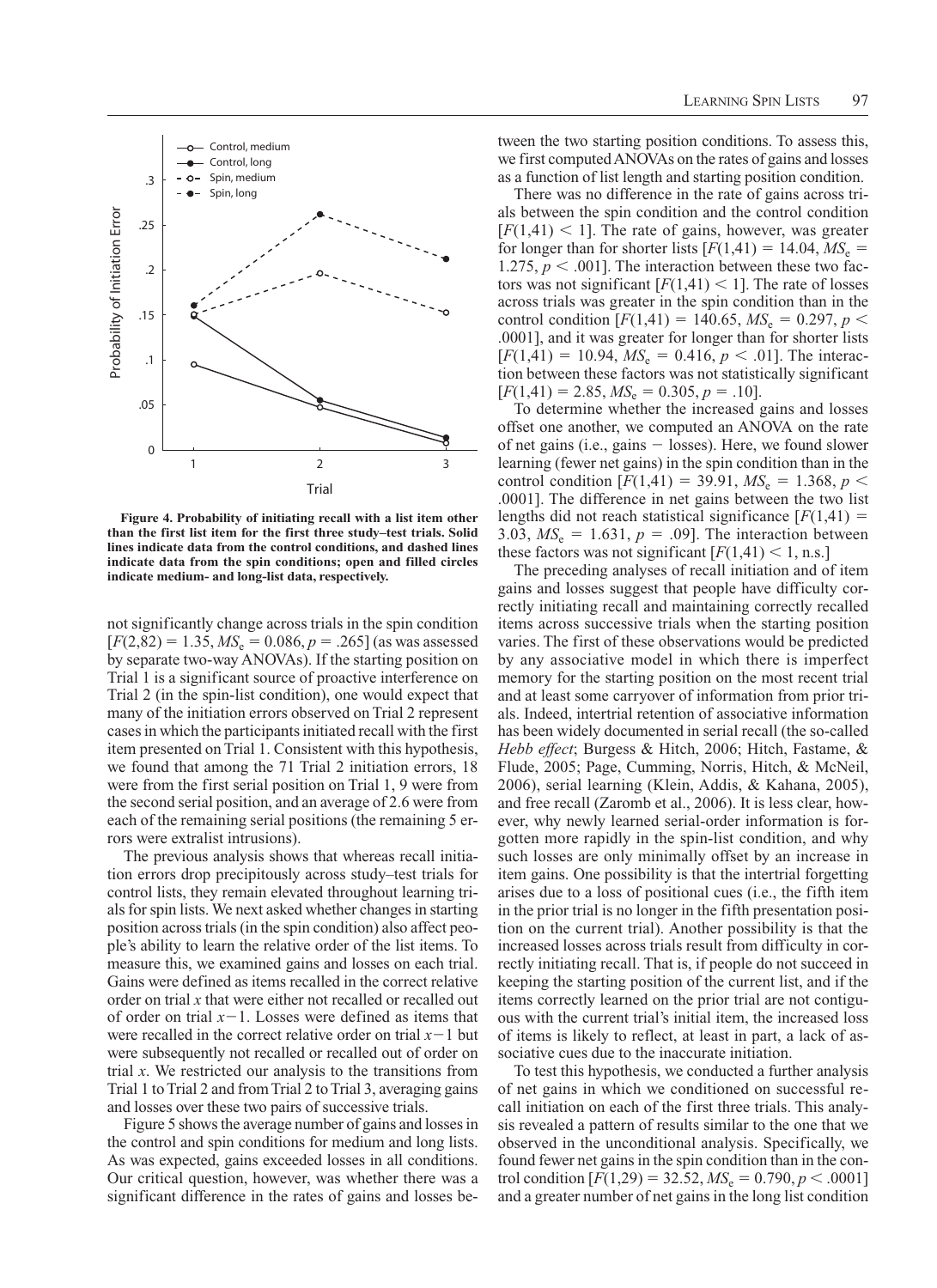

**Figure 5. Gains and losses across the first three study–test trials. The left panel shows gains and losses; the right panel shows net gains. Solid lines indicate gain data, and dashed lines indicate loss data; open and filled circles indicate medium- and longlist data, respectively.**

 $[F(1,29) = 21.02, M_s = 1.413, p < .001]$ . The interaction between these factors did not approach significance  $[F(1,29)$  < 1]. This conditional analysis suggests that the impaired learning of spin lists is not solely a consequence of interference among the starting position items across successive trials.

## **Discussion**

Our goal in the article was to determine how the consistency of positional information across multiple study–test trials influences serial learning. This was accomplished by comparing serial learning under standard constant starting position conditions with serial learning under variable starting position, or spin, conditions. We found that people can learn short, medium, and long spin lists, but that they do so more slowly than they learn control lists. Although this difference was statistically robust, it was modest in magnitude (e.g., Cohen's  $d = 0.47$  for the TTC measure).

We then asked whether a more detailed analysis of the behavioral data would shed light on the factors responsible for the participants' difficulty in learning spin lists. Our first hypothesis was that the difficulty in learning spin lists stemmed from interference between varied starting positions across successive trials. Consistent with this hypothesis, the participants made many more initiation errors on spin lists than on control lists. By the third trial, the participants committed initiation errors on less than 1% of control lists; at the same point in learning, the participants committed initiation errors on over 18% of spin lists. This large difference  $(d = 1.03)$  is not surprising in light of the fact that participants must suffer intertrial interference from varied starting positions across successive trials.

Given that the order of all but one of the items is preserved across spin and control conditions, we hypothesized that the participants might show similar rates of item gains and losses. This analysis revealed that the participants exhibited significantly more losses in the spin condition than in the control condition and that there was no reliable difference in gains between the conditions. Thus, the net gains across trials were significantly greater in the control condition than in the spin condition. This was true even when we conditioned on lists that the participants initiated correctly. Thus, it appears that interference between the starting positions across trials cannot fully account for the participants' difficulty in learning spin lists.

The observed difficulty in learning spin lists is far smaller than what would be expected on the basis of the view that serial recall is accomplished via successive cuing with an abstract positional representation that is independent of the items themselves (e.g., Brown, Neath, & Chater, 2007; Brown, Preece, & Hulme, 2000; Burgess & Hitch, 1999, 2006; Farrell & Lewandowsky, 2002; Lewandowsky & Farrell, 2008). Figure 6 illustrates the hypothesized encoding and retrieval processes across two successive study–test trials according to a simplified positional coding model. On Trial 2, the model predicts that each positional representation will retrieve both the appropriate item studied on Trial 2 and the inappropriate item studied on Trial 1. The only way to completely eliminate this competition is to assume complete forgetting of the associations learned on Trial 1, in which case the participants should exhibit no learning. To the extent that the model does show transfer across trials, the transfer should be negative, since the positional representations are associated with different items on the two trials. It is thus hard to see how in such a positional model, partici-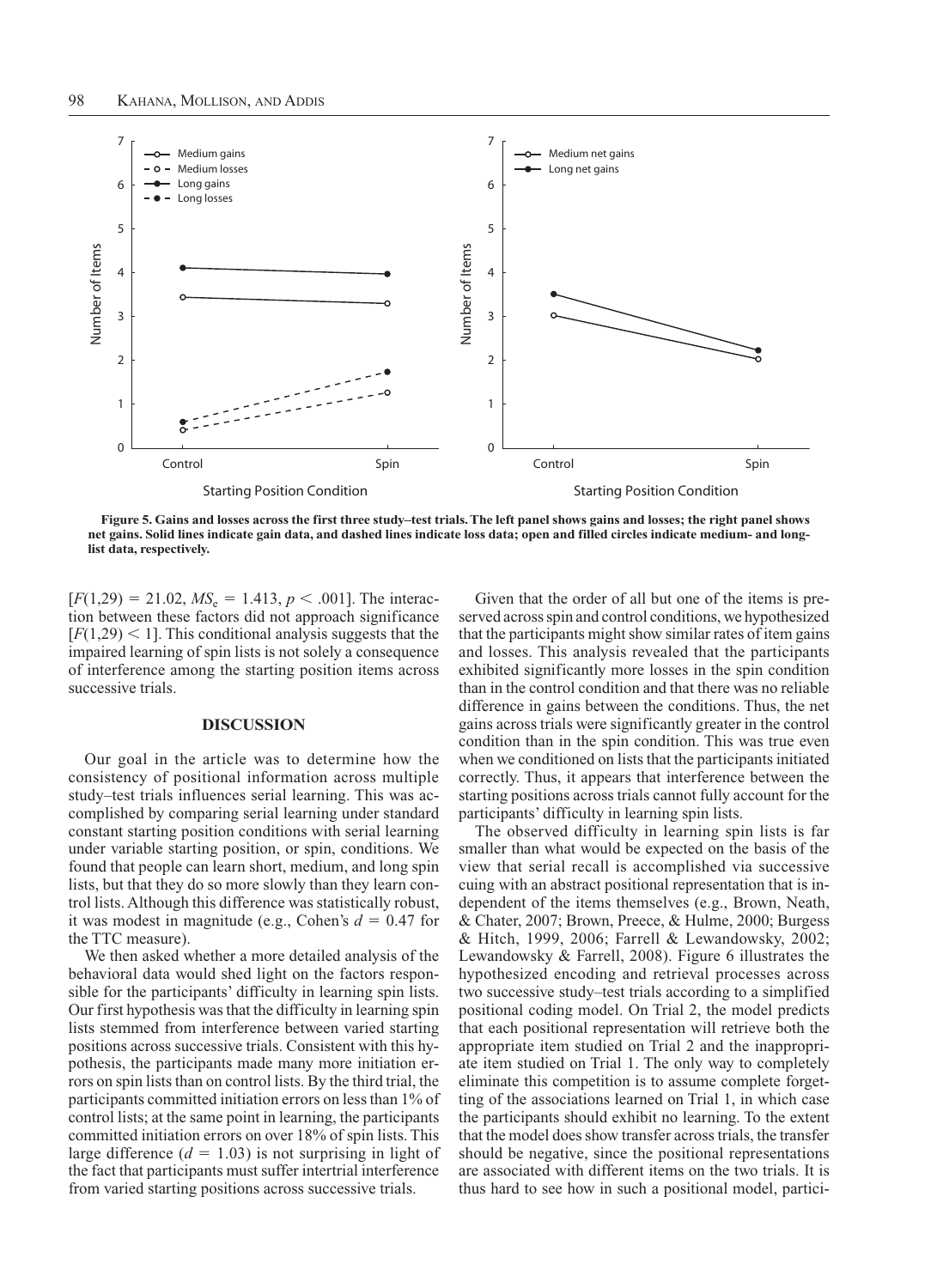

**Figure 6. Illustration of the encoding and retrieval of position-to-item associations across two study–test trials in the spin-list condition.**

pants could exhibit any learning under the spin conditions. One potential solution is to suppose that people learn the circular nature of the lists and develop a method by which they can map the items into a circular coordinate scheme. It remains to be seen whether a positional model could be devised to account for the relative preservation of serial learning under spin conditions.

In contrast to positional models, which predict massive interference across trials, associative chaining models (e.g., Lewandowsky & Murdock, 1989) predict that performance should only be minimally impaired on spin trials. This is because a shift in starting position preserves the contiguity of most of the items on the list. Transfer should not be perfect, however, because each spin trial creates a break within the list where the associations are not being reinforced. Consider, for example, the list denoted by the letters ABCDEFG. If, on the second trial, the list is presented as DEFGABC, the nearest-neighbor association between C and D (and remote associations such as those between B and D) will not be reinforced. Associative chaining would also predict that participants should be impaired at recall initiation because of the interference between the start items across successive spin trials.

The original spin-list studies emerged at a time when associative chaining was the major account of serial learning. The tides have now turned, and chaining has been largely rejected as a factor underlying serial-order memory. This change in orienting views has been the result of two parallel developments: the creation of sophisticated positional coding models that can explain a very wide range of serial-order memory phenomena and the striking mispredictions of chaining theory regarding data from mixed-list phonological similarity (the so-called *Sandwich effect*; Henson et al.,1996) and the intralist repetition (Ranschburg, 1902) paradigms (e.g., Kahana & Jacobs, 2000). However, the present data appear difficult to reconcile with a strict positional account. According to pure positional models (e.g., Addis, 2004), participants would not show any net gains on spin lists, contrary to the data.

In showing that people find it relatively easy to learn spin lists, the present results support a role for contiguitybased associative processes in serial recall. Several other lines of evidence also point to a role for interitem associative processes. For example, Serra and Nairne (2000) showed that in a serial reordering task, providing participants with a correct subset of items enhanced correct reordering of the remaining items. More recently, several groups have shown that following recall of an item, errors tend to be items that occurred near to the target item (not just the target position)—a pattern that mirrors that seen in free recall, where participants tend to successively recall neighboring items (Bhatarah, Ward, & Tan, 2006, 2008; Klein et al., 2005).

The present results support a more nuanced view of serial-order memory, in which people have access to multiple sources of information and can use whichever source is best suited to solve the problem at hand. For spin lists, where inconsistent positional information will cause substantial associative interference across trials, participants would be well served to rely on contiguity-based interitem associations to facilitate learning. In contrast, under conditions of intraserial repetition or high levels of interitem similarity, learning position-to-item associations and using those associations to cue recall could enable the participants to overcome the massive interference produced by interitem associations. With long lists, positional cues are unlikely to support performance by themselves, because there is likely an upper limit on the number of discriminable positional representations. In this case, positional cues may help to identify items in terms of the relevant part of the list from which they came (e.g., Hintzman, Block, & Summers, 1973) but not their precise serial position. These results suggest that serial learning is a complex process that reflects the storage, retention, and retrieval of multiple sources of information, including contiguity-based associations and positional associations. In addition, it is likely that serial learning is also influenced by the development of hierarchical associations (Johnson, 1972; Martin & Noreen, 1974; Murdock, 1995), contextual associations (Howard & Kahana, 2002; Polyn, Norman, & Kahana, 2009; Sederberg, Howard, & Kahana, 2008), and other sources of information yet to be uncovered. We see the spin-list technique as a particularly valuable tool in the study of serial-order memory because it transforms positional cues—arguably the most widely studied aspect of serial-order memory—from a reliable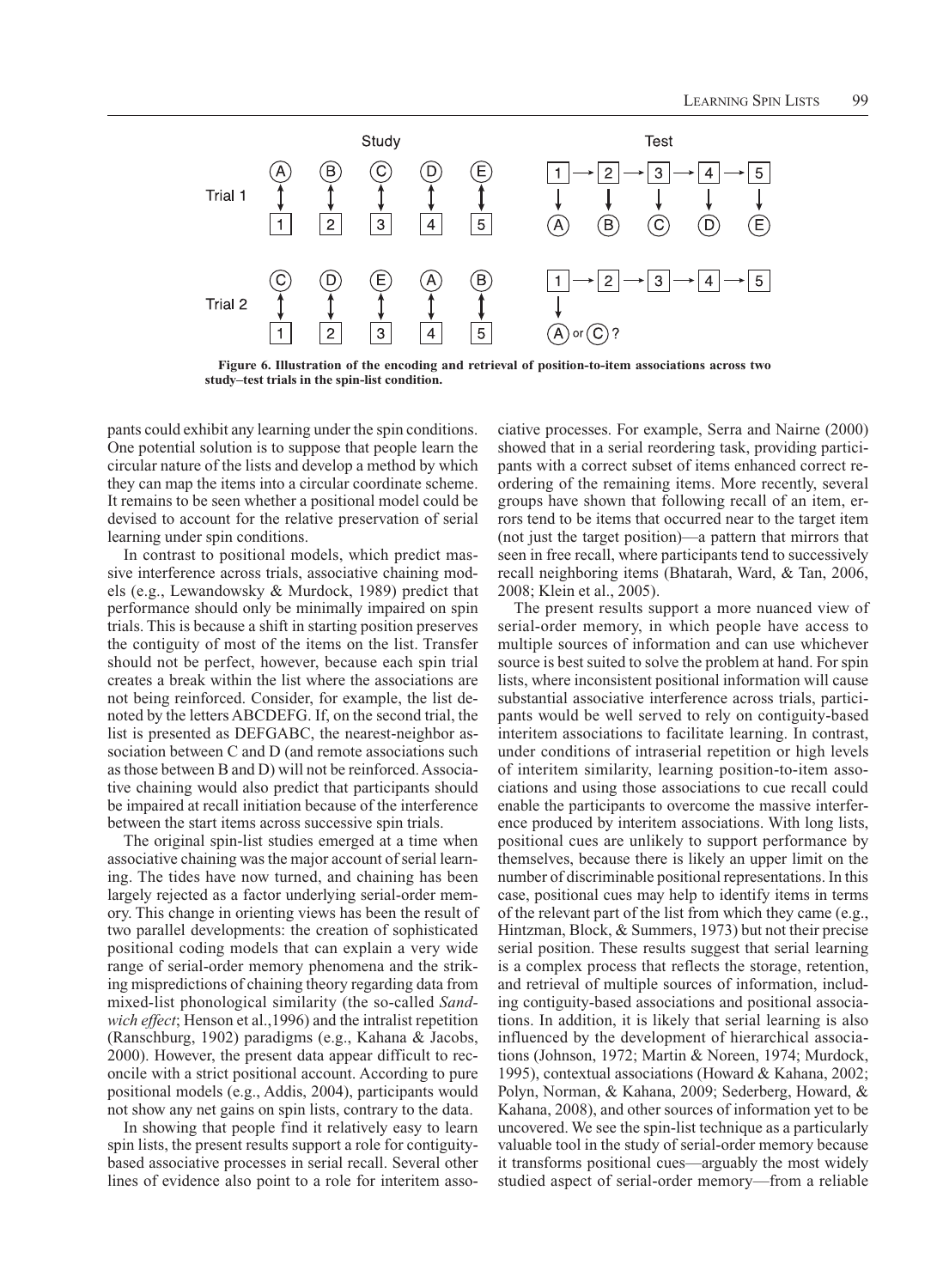source of information into a source of massive intertrial interference.

#### **Author Note**

The authors acknowledge support from National Institutes of Health Grant MH55687 and the Dana Foundation. We are grateful to Jonathan Peelle for his help in early stages of this project. Correspondence concerning this article should be addressed to M. J. Kahana, Department of Psychology, University of Pennsylvania, 3401 Walnut St., Suite 303C, Philadelphia, PA 19103 (e-mail: kahana@psych.upenn.edu).

#### **References**

- ADDIS, K. M. (2004). *Constraining models of serial learning*. Unpublished doctoral dissertation, Brandeis University.
- ADDIS, K. M., & KAHANA, M. J. (2004). Decomposing serial learning: What is missing from the learning curve? *Psychonomic Bulletin & Review*, **11**, 118-124.
- BADDELEY, A. D. (1968). Prior recall of newly learned items and the recency effect in free recall. *Canadian Journal of Psychology*, **22**, 157-163.
- BATTIG, W. F., & LAWRENCE, P. S. (1967). The greater sensitivity of the serial recall than anticipation procedure to variations in serial order. *Journal of Experimental Psychology*, **73**, 172-178.
- BHATARAH, P., WARD, G., & TAN, L. (2006). Examining the relationship between free recall and immediate serial recall: The effect of concurrent task performance. *Journal of Experimental Psychology: Learning, Memory, & Cognition*, **32**, 215-229.
- BHATARAH, P., WARD, G., & TAN, L. (2008). Examining the relationship between free recall and immediate serial recall: The serial nature of recall and the effect of test expectancy. *Memory & Cognition*, **36**, 20-34.
- BOTVINICK, M. M., & PLAUT, D. C. (2006). Short-term memory for serial order: A recurrent neural network model. *Psychological Review*, **113**, 201-233.
- Bowman, R. E., & Thurlow, W. R. (1963). Determinants of the effect of position in serial learning. *American Journal of Psychology*, **76**, 436-445.
- BROWN, G. D. A., NEATH, I., & CHATER, N. (2007). A temporal ratio model of memory. *Psychological Review*, **114**, 539-576.
- Brown, G. D. A., Preece, T., & Hulme, C. (2000). Oscillator-based memory for serial order. *Psychological Review*, **107**, 127-181.
- BURGESS, N., & HITCH, G. J. (1999). Memory for serial order: A network model of the phonological loop and its timing. *Psychological Review*, **106**, 551-581.
- BURGESS, N., & HITCH, G. J. (2006). A revised model of short-term memory and long-term learning of verbal sequences. *Journal of Memory & Language*, **55**, 627-652.
- Crowder, R. G. (1968). Intraserial repetition effects in immediate memory. *Journal of Verbal Learning & Verbal Behavior*, **7**, 446-451.
- CROWDER, R. G., & MELTON, A. W. (1965). The Ranschburg phenomenon: Failures of immediate recall correlated with repetition of elements within a stimulus. *Psychonomic Science*, **2**, 295-296.
- DALLETT, K. M. (1963). Practice effects in free and ordered recall. *Journal of Experimental Psychology*, **66**, 65-71.
- Ebbinghaus, H. (1913). *On memory: A contribution to experimental psychology*. New York: Teachers College, Columbia University. (Original work published 1885)
- EBENHOLTZ, S. M. (1963). Serial learning: Position learning and sequential associations. *Journal of Experimental Psychology*, **66**, 353-362.
- FARRELL, S., & LEWANDOWSKY, S. (2002). An endogenous distributed model of ordering in serial recall. *Psychonomic Bulletin & Review*, **9**, 59-79.
- Friendly, M., Franklin, P. E., Hoffman, D., & Rubin, D. C. (1982). The Toronto Word Pool: Norms for imagery, concreteness, orthographic variables, and grammatical usage for 1,080 words. *Behavior Research Methods & Instrumentation*, **14**, 375-399.
- Golomb, J. D., Peelle, J. E., Addis, K. M., Kahana, M. J., & Wing-FIELD, A. (2008). Effects of adult aging on utilization of temporal and semantic associations during free and serial recall. *Memory & Cognition*, **36**, 947-956.
- Henson, R. N. A., Norris, D. G., Page, M. P. A., & Baddeley, A. D. (1996). Unchained memory: Error patterns rule out chaining models of immediate serial recall. *Quarterly Journal of Experimental Psychology*, **49A**, 80-115.
- Hintzman, D. L., Block, R. A., & Summers, J. J. (1973). Contextual associations and memory for serial position. *Journal of Experimental Psychology*, **97**, 220-229.
- HITCH, G. J., FASTAME, M. C., & FLUDE, B. (2005). How is the serial order of a verbal sequence coded? Some comparisons between models. *Memory*, **13**, 247-258.
- HOWARD, M. W., & KAHANA, M. J. (2002). A distributed representation of temporal context. *Journal of Mathematical Psychology*, **46**, 269-299.
- Johnson, N. F. (1972). Organization and the concept of a memory code. In A. W. Melton & E. Martin (Eds.), *Coding processes in human memory* (pp. 125-159). Washington, DC: Winston.
- KAHANA, M. J., & JACOBS, J. (2000). Interresponse times in serial recall: Effects of intraserial repetition. *Journal of Experimental Psychology: Learning, Memory, & Cognition*, **26**, 1188-1197.
- KEPPEL, G. (1964). Retroactive inhibition of serial lists as a function of the presence or absence of positional cues. *Journal of Verbal Learning & Verbal Behavior*, **3**, 511-517.
- Klein, K. A., Addis, K. M., & Kahana, M. J. (2005). A comparative analysis of serial and free recall. *Memory & Cognition*, **33**, 833-839.
- LADD, G. T., & WOODWORTH, R. S. (1911). *Elements of physiological psychology: A treatise of the activities and nature of the mind from the physical and experimental point of view*. New York: Scribner.
- LEWANDOWSKY, S., & FARRELL, S. (2008). Short-term memory: New data and a model. In B. H. Ross (Ed.), *The psychology of learning and motivation* (Vol. 49, pp. 1-48). San Diego: Academic Press.
- LEWANDOWSKY, S., & MURDOCK, B. B., Jr. (1989). Memory for serial order. *Psychological Review*, **96**, 25-57.
- Martin, E., & Noreen, D. L. (1974). Serial learning: Identification of subjective subsequences. *Cognitive Psychology*, **6**, 421-435.
- McManis, D. L. (1965). Relative errors with three lengths of serial list. *Psychological Reports*, **16**(3, Pt. 2), 1086-1088.
- MURDOCK, B. B.[, JR.] (1995). Developing TODAM: Three models for serial-order information. *Memory & Cognition*, **23**, 631-645.
- Nyberg, L., Sandblom, J., Jones, S., Neely, A. S., Petersson, K. M., Ingvar, M., & Bäckman, L. (2003). Neural correlates of trainingrelated memory improvement in adulthood and aging. *Proceedings of the National Academy of Sciences*, **100**, 13728-13733.
- PAGE, M. P. A., CUMMING, N., NORRIS, D., HITCH, G. J., & MCNEIL, A. M. (2006). Repetition learning in the immediate serial recall of visual and auditory materials. *Journal of Experimental Psychology: Learning, Memory, & Cognition*, **32**, 716-733.
- Polyn, S. M., Norman, K. A., & Kahana, M. J. (2009). A context maintenance and retrieval model of organizational processes in free recall. *Psychological Review*, **116**, 129-156.
- RANSCHBURG, P. (1902). Über Hemmung gleichzeitiger Reizwirkungen. *Zeitschrift für Psychologie & Physiologie der Sinnesorgane*, **30**, 39-86.
- Robinson, E. S. (1932). *Association theory to-day: An essay in systematic psychology*. New York: Century.
- SAUFLEY, W. H., Jr. (1967). An analysis of cues in serial learning. *Journal of Experimental Psychology*, **74**, 414-419.
- Sederberg, P. B., Howard, M. W., & Kahana, M. J. (2008). A contextbased theory of recency and contiguity in free recall. *Psychological Review*, **115**, 893-912.
- Serra, M., & Nairne, J. S. (2000). Part-set cuing of order information: Implications for associative theories of serial order memory. *Memory & Cognition*, **28**, 847-855.
- WARD, L. B. (1937). Reminiscence and rote learning. *Psychological Monographs*, **49**, 64.
- Winnick, W. A., & Dornbush, R. L. (1963). Role of positional cues in serial rote learning. *Journal of Experimental Psychology*, **66**, 419-421.
- Woodworth, R. S. (1938). *Experimental psychology*. New York: Holt.
- Zaromb, F. M., Howard, M. W., Dolan, E. D., Sirotin, Y. B., Tully, M., Wingfield, A., & Kahana, M. J. (2006). Temporal associations and prior-list intrusions in free recall. *Journal of Experimental Psychology: Learning, Memory, & Cognition*, **32**, 792-804.